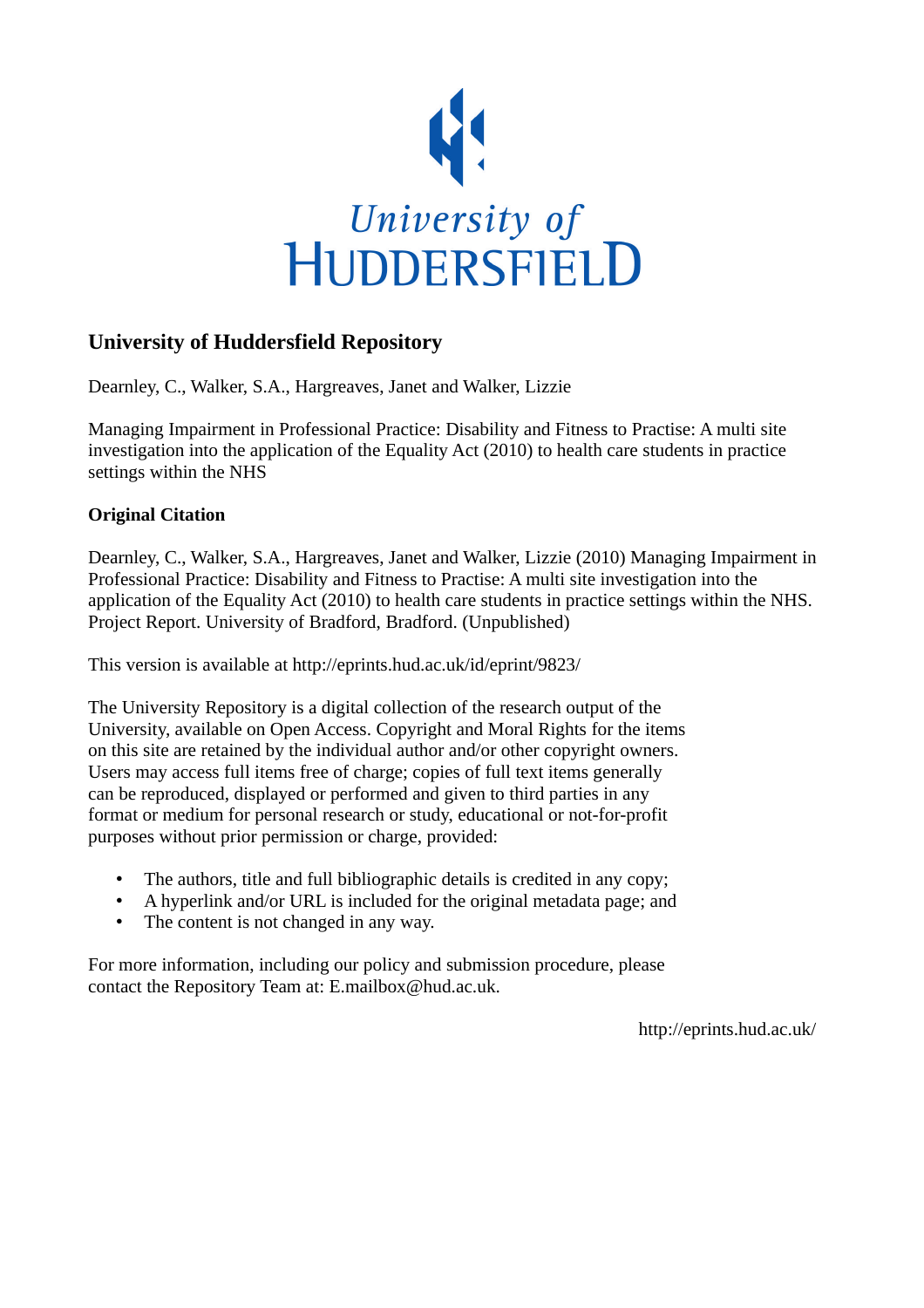



# **FINAL REPORT**

Managing Impairment in Professional Practice: Disability and Fitness to Practise: A multi site investigation into the application of the Equality Act (2010) to health care students in practice settings within the NHS.

## **The research team:**

Dr. C A Dearnley c.a.dearnley1@brad.ac.uk

Mr S A Walker

## **University of Bradford University of Huddersfield**

Dr. J Hargreaves j.hargreaves@hud.ac.uk

Mrs. I Walker

![](_page_1_Picture_11.jpeg)

Yorkshire and the Humber SHA Logo

**Funding body:** Yorkshire and the Humber NHS Strategic Health Authority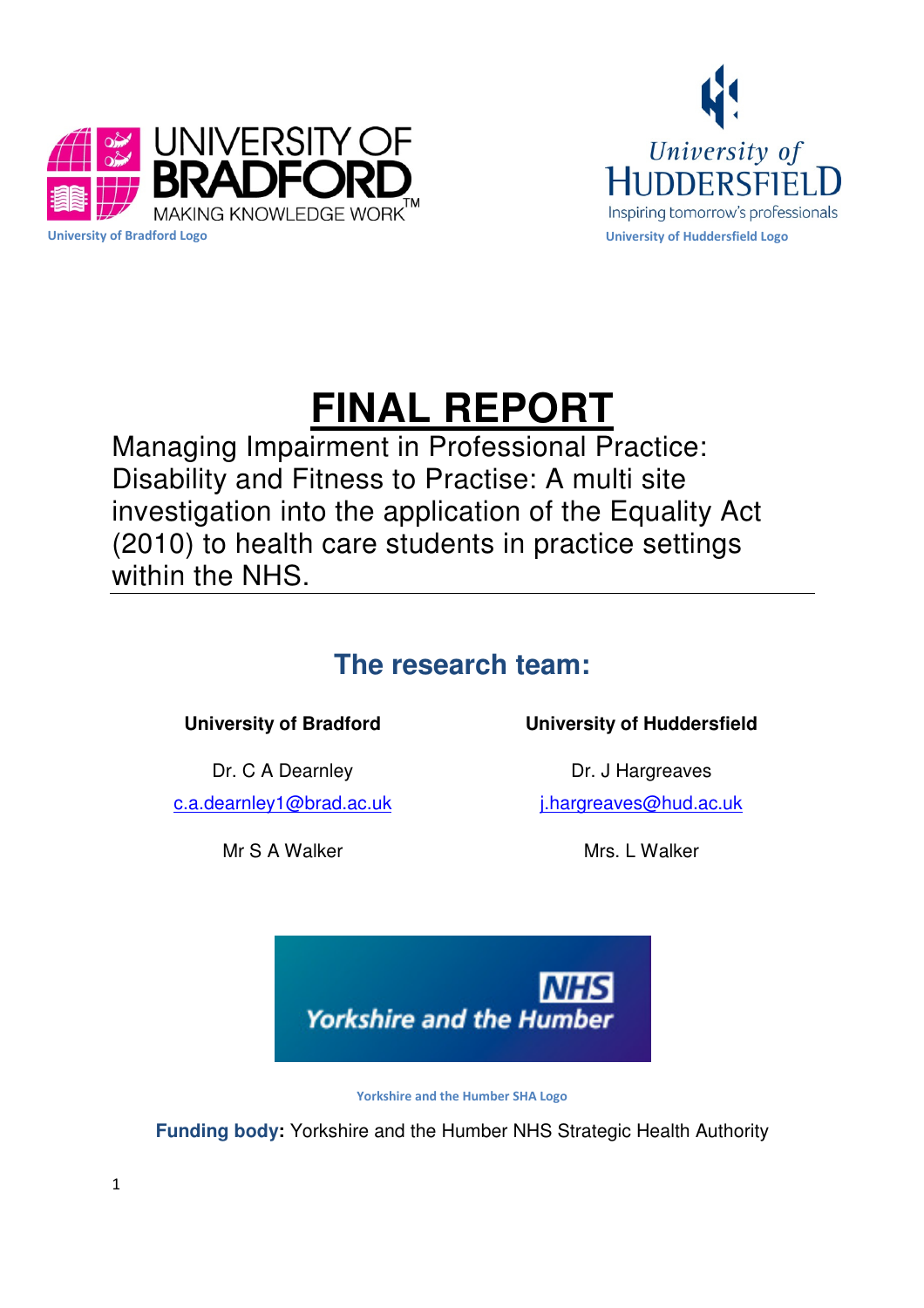## **Table of Contents**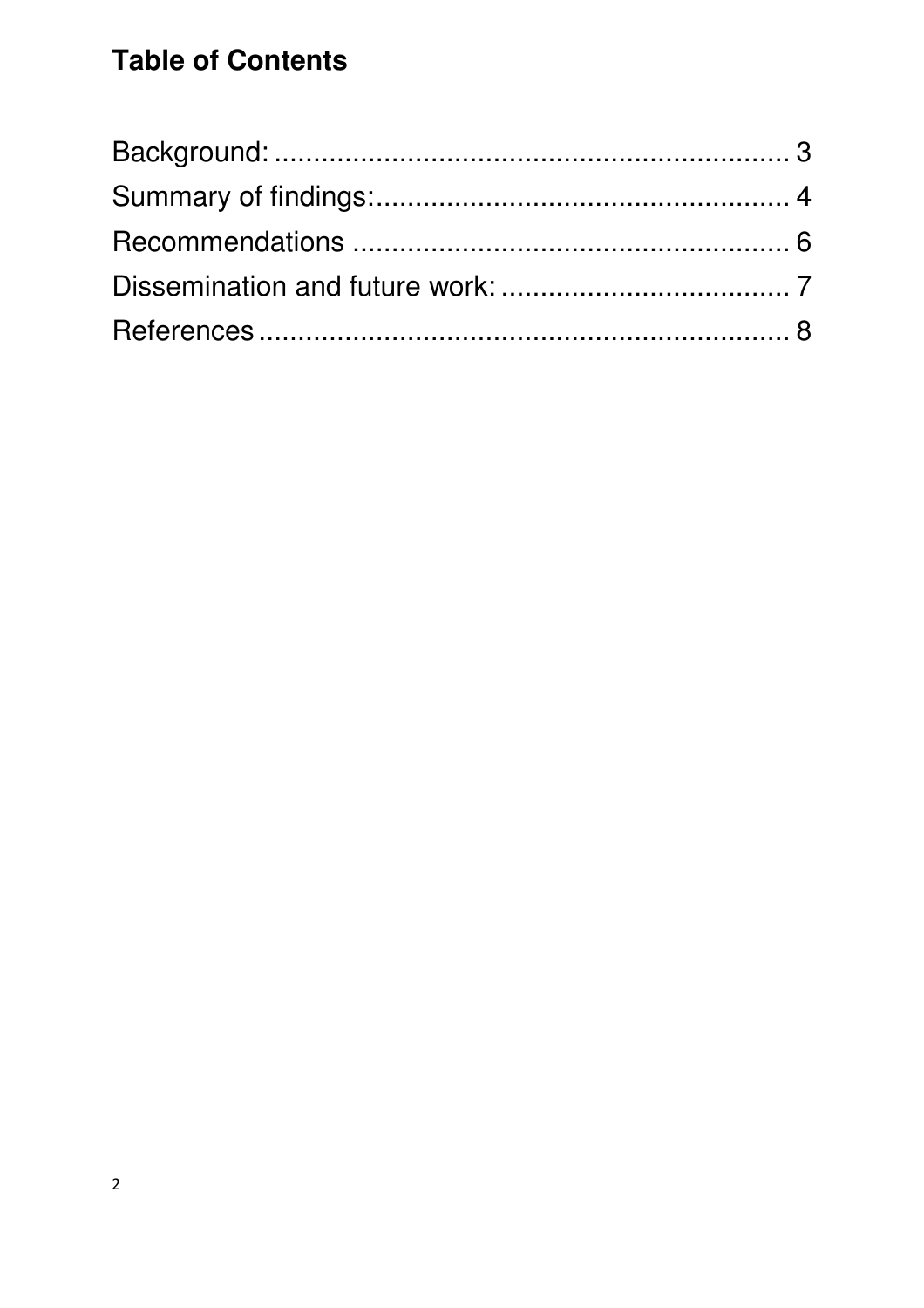## **Background:**

The Professional Statutory and Regulatory Bodies (PRSBs) that govern health and social care professions within the UK, set clear expectations with regard to the fitness to practise of registrants, which are mirrored in their respective training programmes. The Equality Act (2010) poses a challenge to PRSBs, educators and employers to ensure that people are not excluded from the professions on the basis of disability. This project, funded by the Yorkshire and Humber NHS (Y&HNHS) took a mixed methods approach to exploring the ways in which a balance can be found between these tensions.

Managing Impairment in Professional Practice (MIPPS) aimed to explore and make recommendations for the preparation and actual practice of health care professionals, with reference to the Disability Discrimination Act (2005), the Equality Act (2010) and the Social Model of Disability.

Following ethical approval interviews were conducted with disabled health professional students (n=9) and disabled health professional National Health Service (NHS) staff (n=6). A survey of knowledge skills and attitudes to disability was developed using questions from the British Social Attitudes Survey (Park et al 2007). In total 96 practitioners from a range of health professions and NHS organisations responded to this survey.

In addition it was intended to undertake focus groups with health professionals involved with student education in practice however this proved to be difficult. All arrangements were brokered through designated NHS colleagues, who were universally helpful and obliging. Information was disseminated to Trust colleagues through post cards, posters, individual email accounts, Intranet and word of mouth. Despite these attempts very few people volunteered and those who did were unable to meet at any of the times specified. Alternative arrangements, for example seeking invitations to meet with teams during routine meetings were greeted positively, but did not occur. These problems led the research team to acknowledge that this was a particularly difficult methodology to undertake within an NHS setting.

Two completed, funded studies underpin the MIPPS project. Mobile Enabled Disabled Students (MEDS) was undertaken at the University of Bradford by two members of the current project team (Dr C.A. Dearnley and Mr S.A. Walker) to identify the barriers and benefits of mobile devices to support disabled students in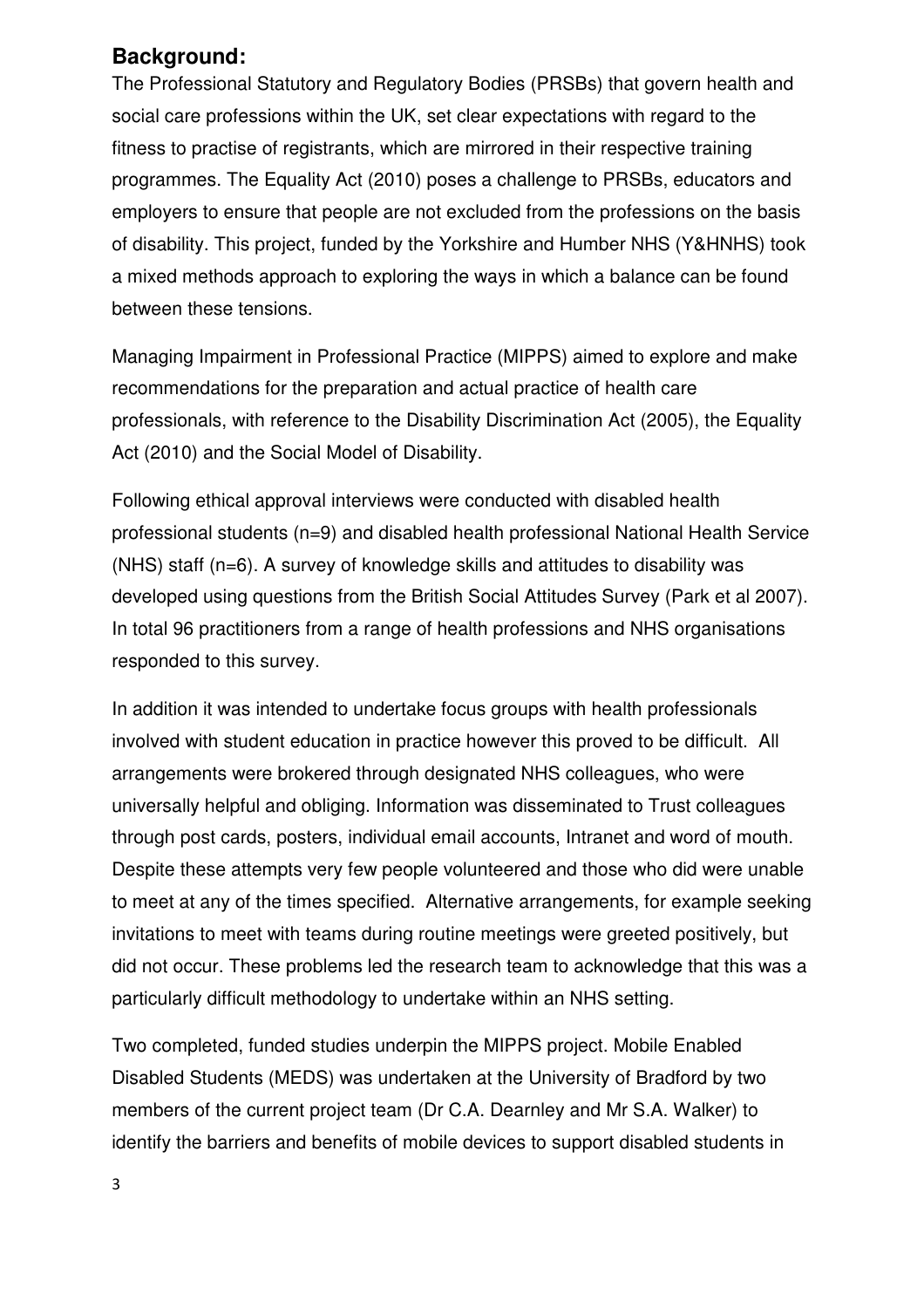their learning. This project was funded by the ALPS CETL and supported the development of the ALPS mobile assessment tools; further details can be found at http://www.alps-cetl.ac.uk/capacityfund.html

The second project Disability in Transition, was a three year Teaching Quality Enhancement Fund project at the University of Huddersfield, undertaken by the two other project members, Dr. J Hargreaves and Mrs L Walker. It evaluated disabled student's experience of the transition into Higher Education, explored the knowledge skills and attitudes of Higher Education Staff to disability, and created staff development opportunities with an aim of developing inclusive practice. The web site can be found at: http://www.hud.ac.uk/tqef/1d.html

Four key questions guided the study:

- 1. What does 'reasonable adjustment' mean in relation to NHS practice placements?
- 2. What is the perception of disabled students and staff in the NHS/ other health provision?
- 3. How can we help disabled students and prepare them to cope in practice?
- 4. How can a balance be found, between the demands of professional health care practice and the rights of disabled students and staff?

## **Summary of findings:**

The survey data illustrates that even amongst health professionals within the NHS there are misconceptions about disability and disabled people. Unsurprisingly this affects disabled students and professional staff who showed a great deal of fortitude and insight into their situation. In doing so they appeared to accept and contribute to a culture that subordinated their needs to those of the organisations they worked for and the users of their services.

Whilst some of this coping strategy would appear to be positive and to support disabled people feeling empowered to work it is also linked to dilemmas with regard to disclosure. Several staff said that they either never disclosed their disability, or only selectively did so to colleagues and students were very reluctant to disclose as they worried that this would affect the way their competency was assessed or their future employment opportunities.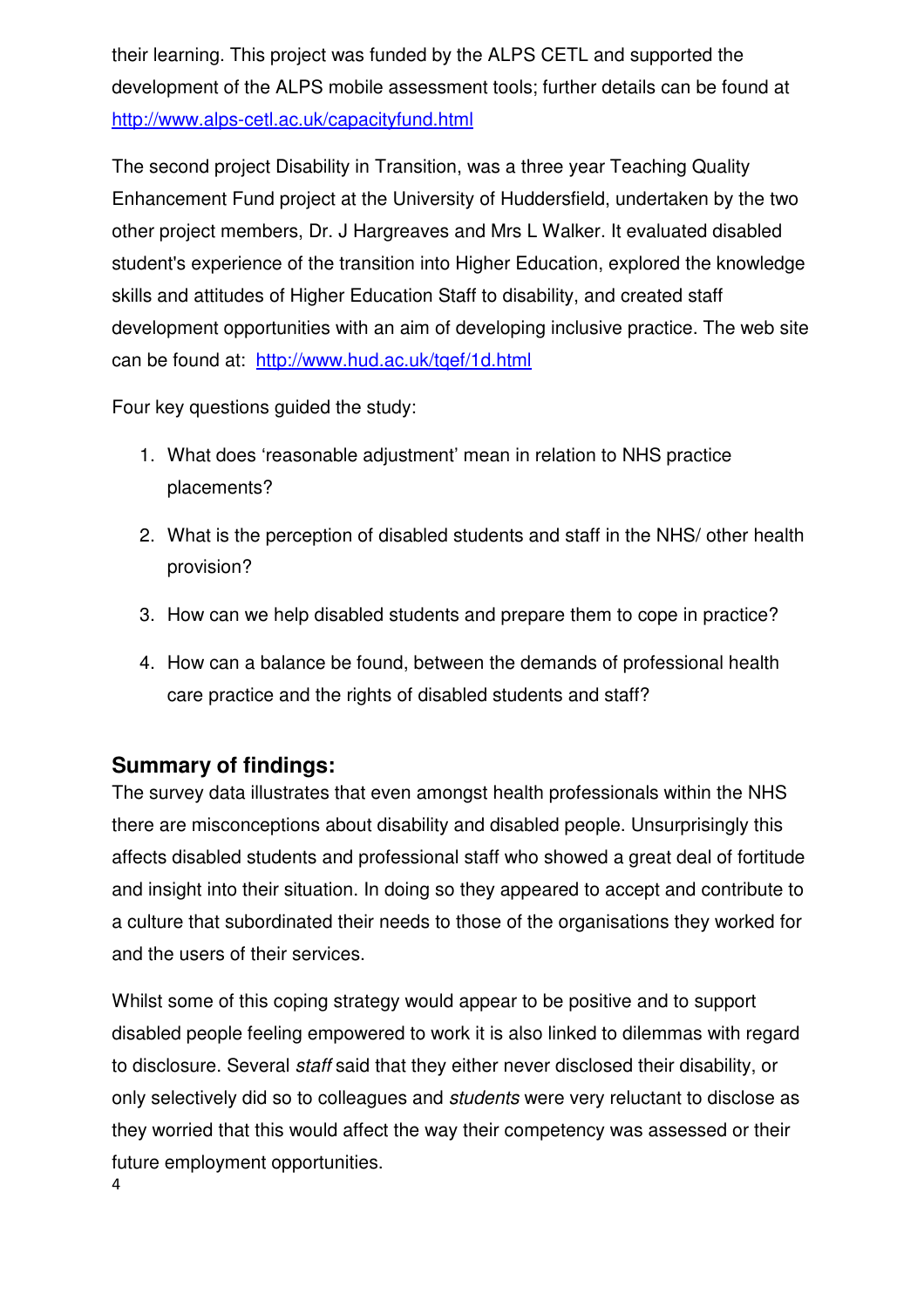Being openly disabled in an NHS setting appears to require a degree of personal courage. The participants seems to advance the view that it was their individual responsibility to adapt, cope or to seek different employment in order to ensure that patients were not inconvenienced at all, rather than the organisation they worked for changing its practices to make this so.

Unsurprisingly therefore there is misunderstanding and ambivalence towards 'reasonable adjustments'. The Disability Discrimination Act of 2005 and the more recent Equality Act of 2010 both advocate an inclusive ethos where institutional barriers do not prevent full participation of disabled people. However the context in which students are learning and professionals are working in the NHS is one where the overriding principle: 'the patient comes first' can mitigate against inclusively.

This cultural ethic was coupled with a general lack of confidence regarding safeguarding fitness to practise and of disability. Most of the survey respondents had some concerns regarding this aspect of placement provision and education and whilst disability was an important factor; their lack of confidence was *not* exclusively related to this. Only 12.8% of the 96 survey respondents declared themselves to 'always' be 'confident about safeguards to fitness to practise'. This would suggest that assessing in practice with regard to competence and fitness to practise, generally, as well as with regard to disabled students is an area of weakness.

These findings, taken together with other recent work commissioned by the YHNHS (Elliot 2010), suggest that education and training opportunities in this area are limited or insufficient and require review.

In contrast there was strong belief expressed that disabled people could and did make a positive contribution to the NHS. Many examples from the disabled people who were interviewed and from the survey respondents illustrated where insight into the experience of service users and personal skills were heightened by disability. It is clear that the involvement of disabled people as staff members within the NHS has the potential to enrich the service provided. It is also the case that an organisation that has the care of the public central to its mission would wish to reflect this with its employees. Thus, quite apart from the requirements to comply with legislation there is a need to challenge the culture wherein disabled practitioners feel that their own needs are unimportant to the organisation.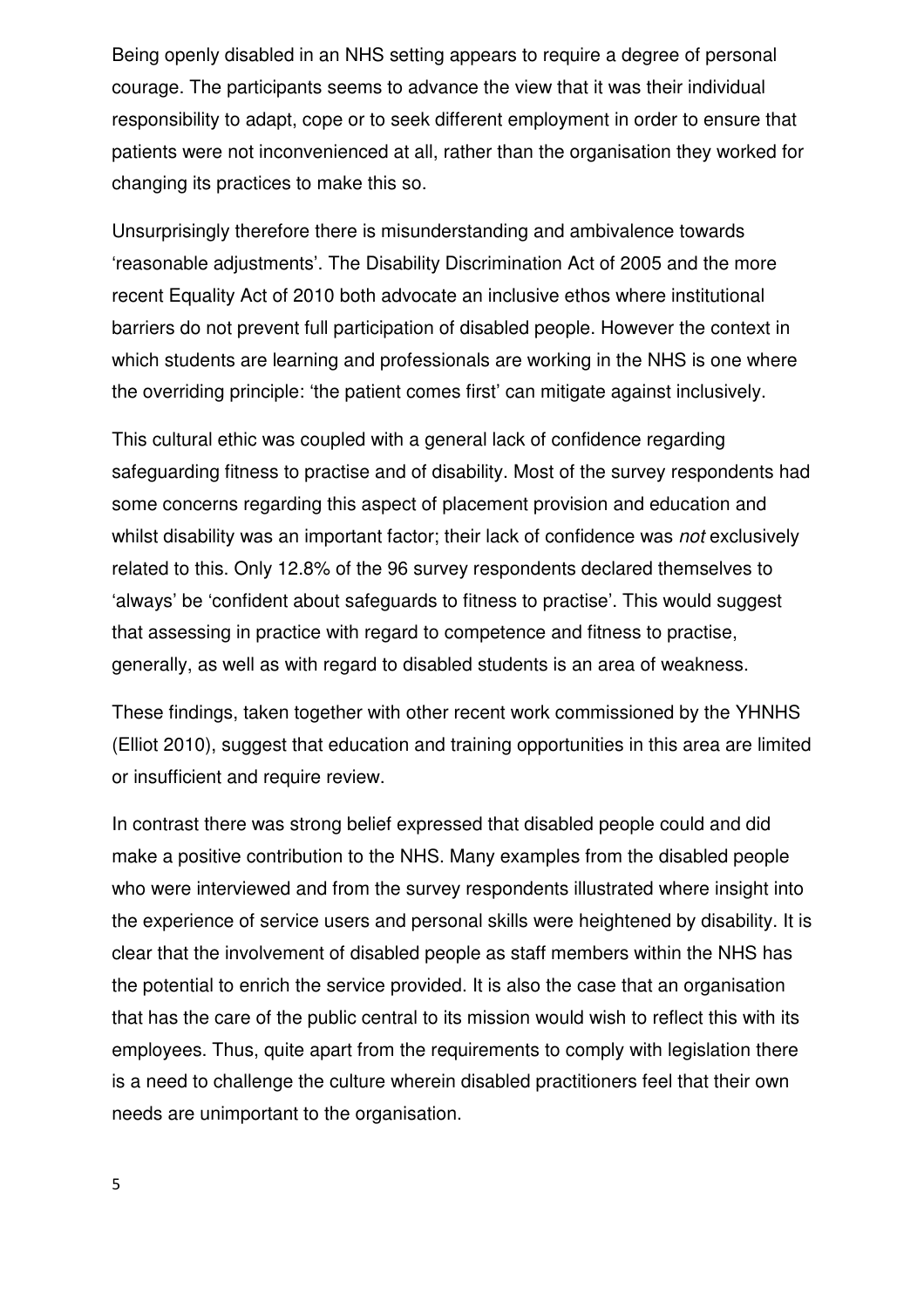## **Recommendations**

- 1. Clarification of the meaning of 'competence' in different areas and for different professions.
- 2. Students preparation for practice should facilitate recognition/ insight into the restrictions/risk assessment related to their impairment in a given placement situation
- 3. A sensitive approach to placement allocation for disabled students who are able to practice safely but not in all contexts.
- 4. Equality and diversity awareness training is essential for all staff induction
- 5. Every member of staff should know where to go to for help and advice
- 6. Equality and diversity awareness is an integral part of all education and management training programs
- 7. Universities and placement providers should take responsibility for creating a robust infrastructure for supporting disabled students in practice
- 8. There should be an open debate within NHS practice about disabled practitioners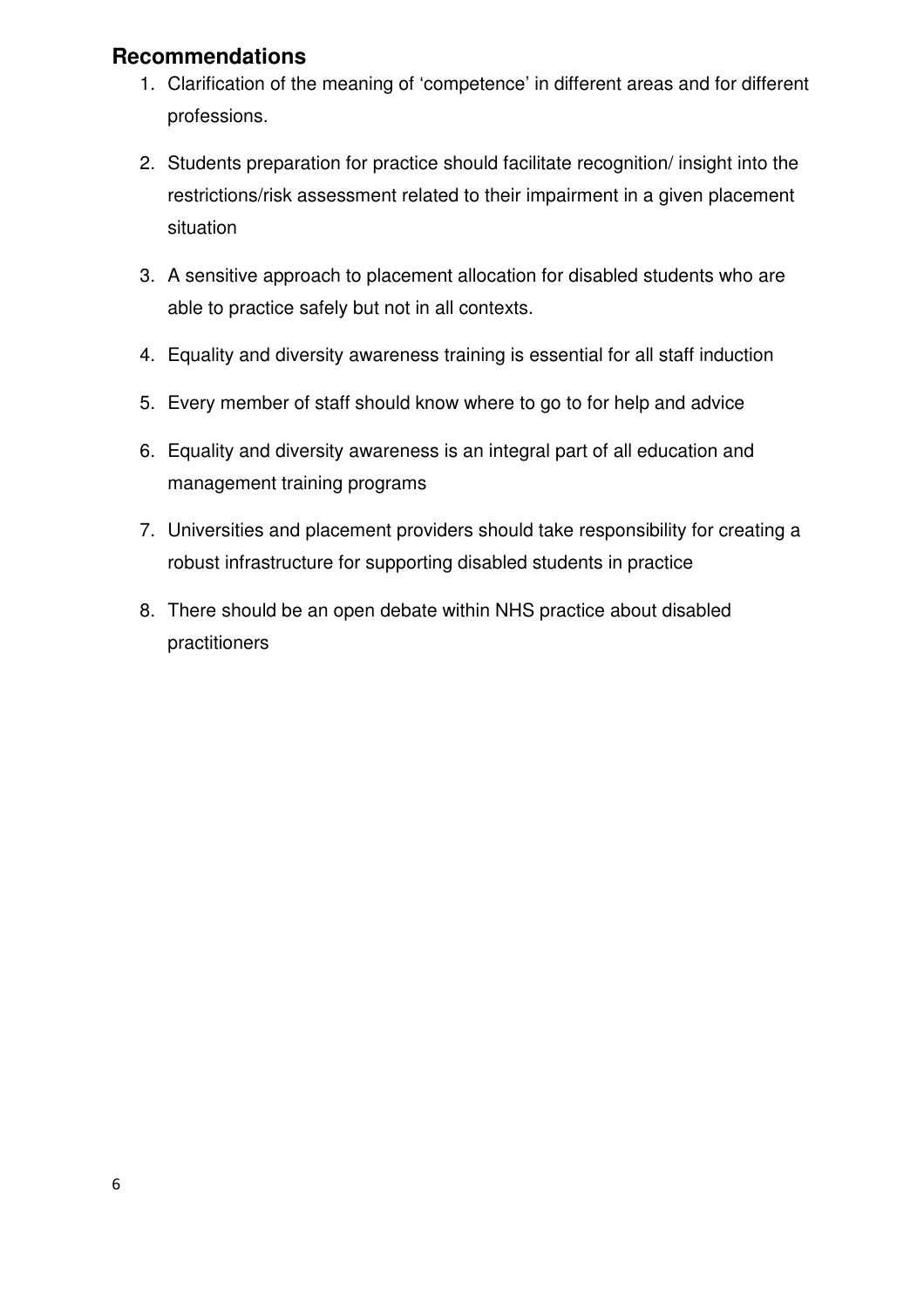## **Dissemination and future work:**

This executive summary and report represent one element of the dissemination of the project. In addition:

- Initial findings were presented at the inaugural inclusivity special interest group of the Higher Education Academy in May 2010
- A seminar was held on July  $1<sup>st</sup>$  2010 attended by over 30 regional and national participants.
- A joint symposium formed by members of the Yorkshire and Humber Opening Doors to Health professions Network was presented at the International Interdisciplinary Social Science conference, Cambridge August 3<sup>rd</sup> 2010. (Dearnley et al 2010)
- Papers are currently being developed for wider academic publication.
- The research team are seeking opportunities to present the findings in NHS settings within the Y&H region

All these developments are charted on the MIPPs website at:

http://www.brad.ac.uk/mipp/

Further work, supported by the Universities of Huddersfield and Bradford, and partially funded by the Y&HHS is leading to:

- The development of pre –placement documentation and risk assessment for students entering NHS placements
- The production of a series of case studies for education and training
- The further exploration of the use of assistive technology for disabled students in practice.
- A seminar in summer 2011 to further discuss and progress these issues.